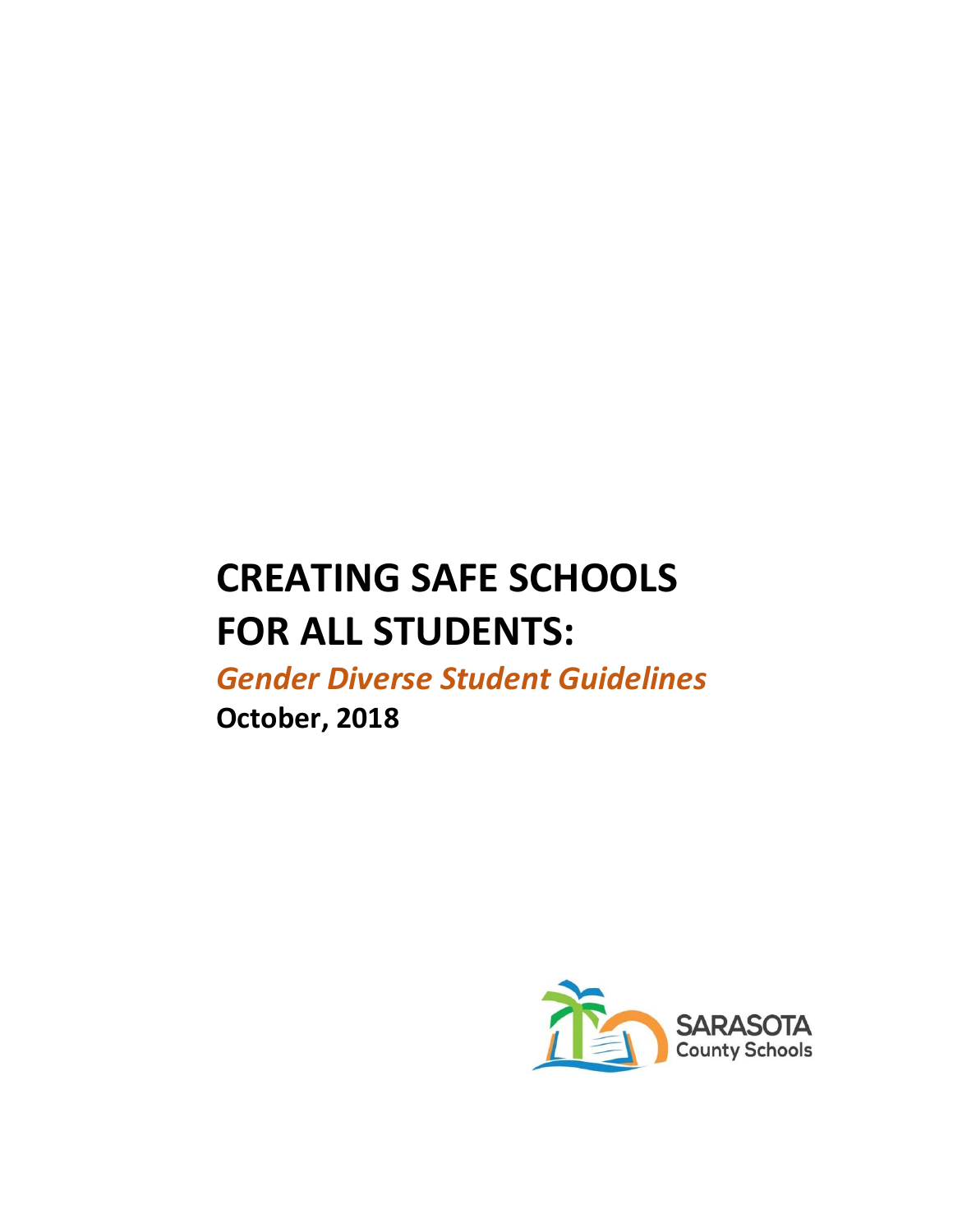### **Superintendent of Schools**

Todd Bowden

## **LGBTQIA Task Force Members**

Katie H., Student Brett M., Student Geri M., Student

Sonia Figaredo-Alberts, Executive Director, Pupil Support Services Debra Giacolone, Supervisor, Pupil Support Services Peni Riedinger, Program Specialist, Student Services Tim Gissal, School Psychologist, Student Services Rachel Shelley, Principal, Booker High School Harriet Moore, Principal, McIntosh Middle School Erin Del Castillo, Principal, Riverview High School (2018) Al Harayda, Employee Relations & Equity Jody Dumas, Executive Director, Facilities Tracey Cardenas, Program Manager, FDLRS Bethany King, ESE Liaison (2018) De Palazzo, Director, Equality Florida Statewide Safe Schools Molly Swift, Assistant Director, ALSO Youth

\*Denotes a change in position in 2018.

*Gender Diverse Student Guidelines adapted from Broward Public Schools Diversity, Prevention and Intervention Department and Hillsborough County Public Schools*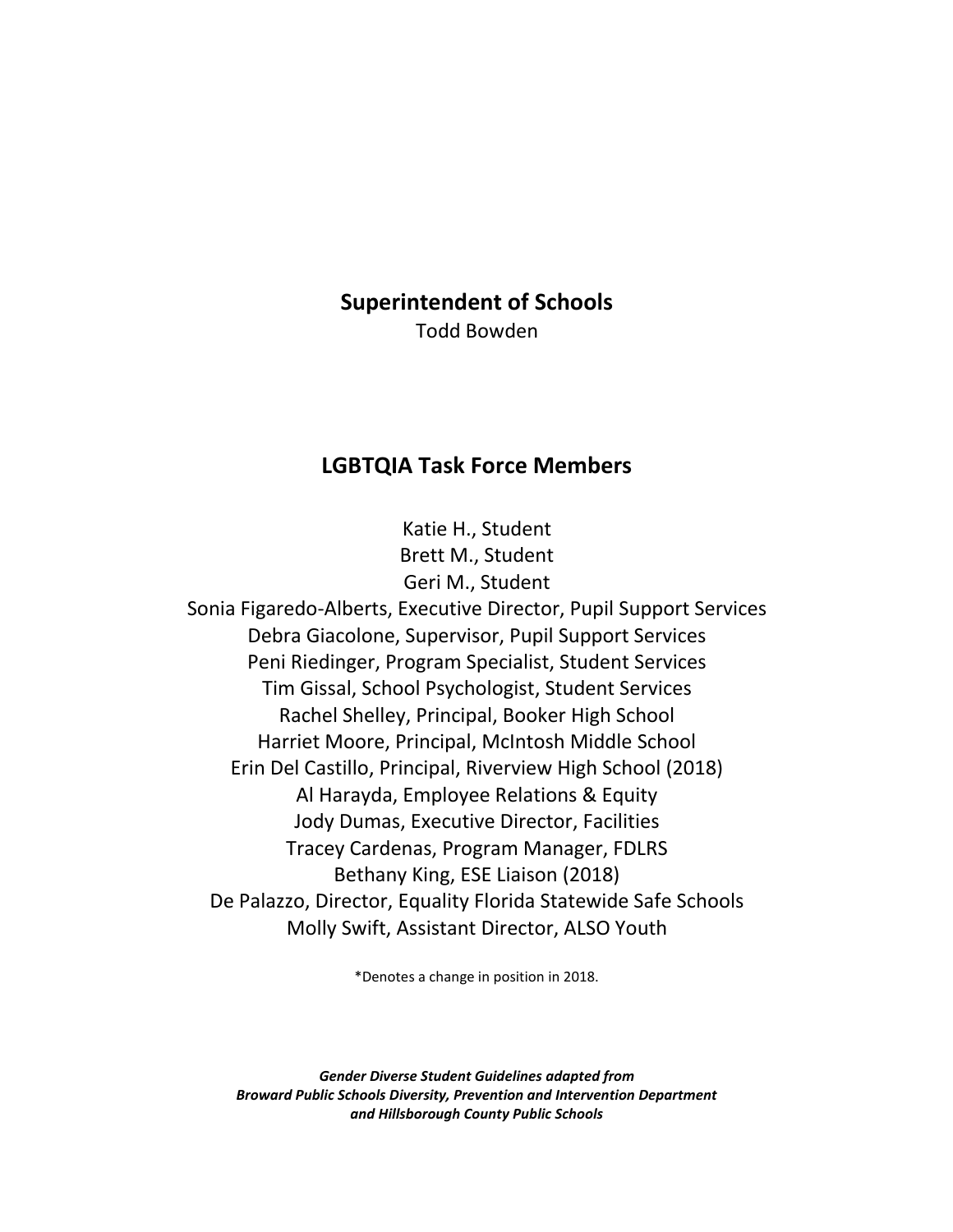# **Table of Contents**

- I. Executive Summary A. 2.71-Policy Against Discrimination-Students
- II. Gender Diverse Student Guidelines
	- A. Glossary
	- B. Pronouns
	- C. Restroom Usage
	- D. Locker Rooms
	- E. Extra-Curricular Activities
	- F. Athletics
	- G.Dress Code
	- H.Day and Overnight Field Trips
- III. LGBTQIA Questions and Answers
- IV. Advancing Equity: Protecting the civil rights for our students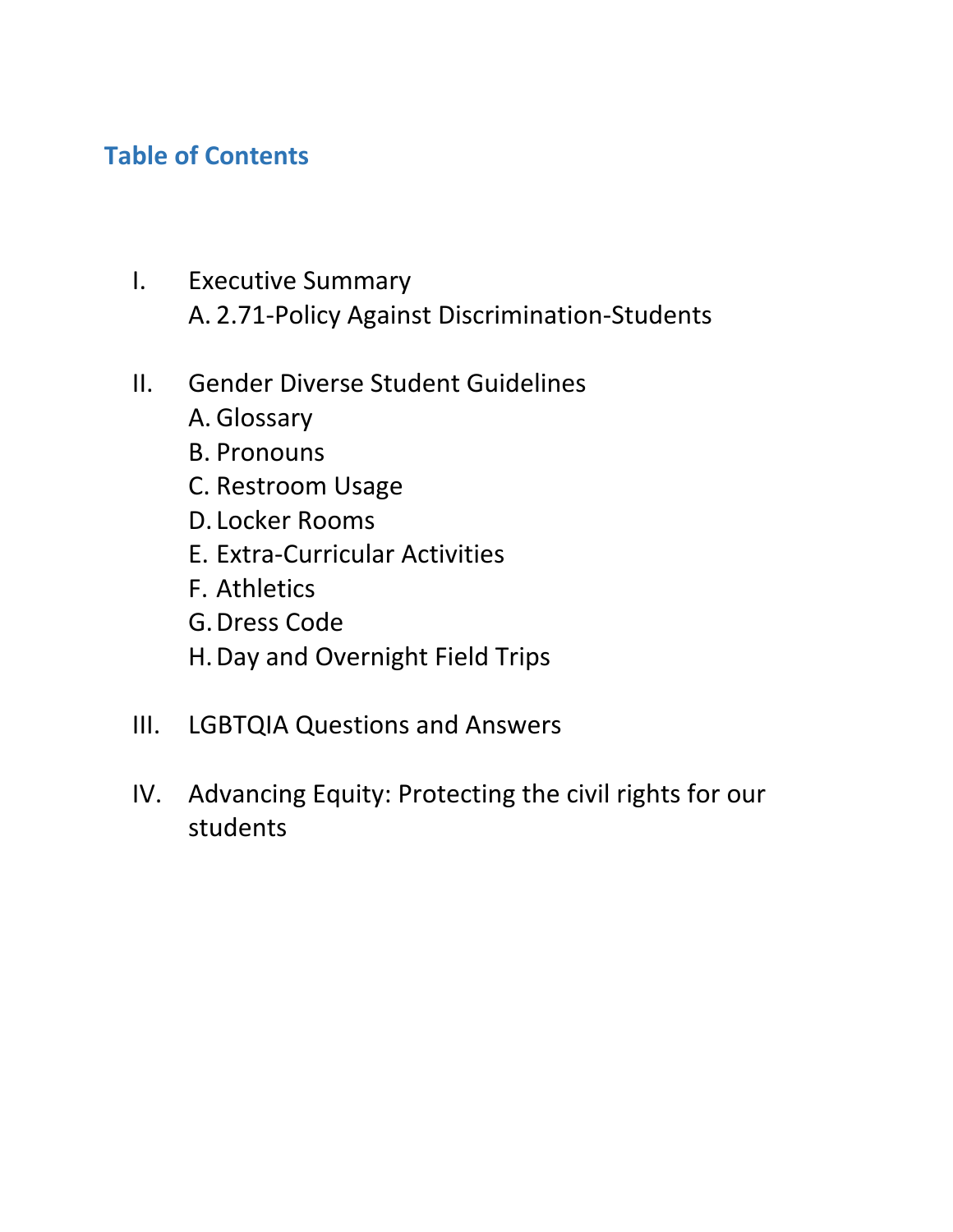# **I. Executive Summary**

This guide will enhance ongoing efforts to make each Sarasota K-12 public school a safer place for all students – with particular emphasis on LGBTQIA community of students.

It further intends to improve the manner in which administrators go about implementing existing federal, state, local laws and policies concerning harassment and discrimination.

Our commitment is to promote a safe and productive learning environment for All students. Students who feel accepted at school are more highly motivated, engaged in learning and committed to achieving the best possible education.

The Task Force reviewed the School Board Policy Against Discrimination-Students 2.71. The Task Force agreed that no changes were necessary to the policy. The Task Force recommended to move forward with the presented document to Superintendent Todd Bowden, for consideration.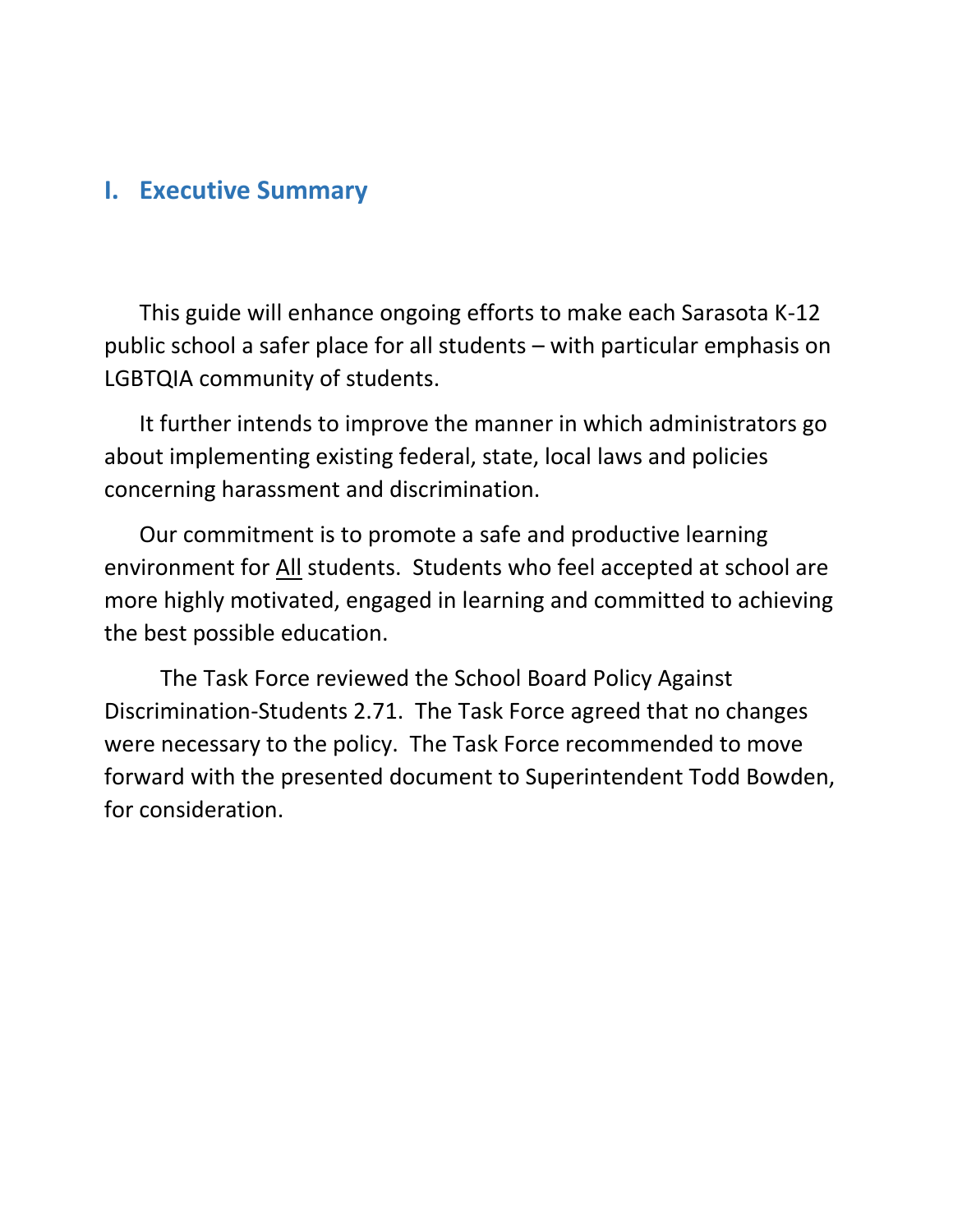## **A. 2.71-Policy Against Discrimination – Students**

# **POLICY AGAINST DISCRIMINATION – STUDENTS 2.71**

- I. The School Board seeks to provide an educational environment free of discrimination and harassment on the basis of race, color, religion, gender, ethnic or national origin, genetic information, age, disability, marital status, or sexual orientation. No student must tolerate such discrimination or harassment. The following are examples of prohibited harassment.
	- A. Harassment includes

Any slurs, innuendoes or other verbal or physical conduct reflecting on an individual's race, color, religion, gender, ethnic or national origin, genetic information, age, disability, marital status, or sexual orientation which has the purpose or effect of creating an intimidating, hostile or offensive educational environment; has the purpose or effect of unreasonably interfering with the individual's school performance or participation; or otherwise adversely affects an individual's educational opportunities.

- B. Sexual Harassment includes
	- 1. Sexual advances, requests for sexual favors, and other verbal or physical conduct of a sexual nature when submission to such conduct is made either explicitly or implicitly a term or condition of a student's educational opportunities; submission to or rejection of such conduct is used as a basis for educational decisions affecting the individual; or such conduct has the purpose or effect of substantially interfering with an individual's educational performance or creating an intimidating, hostile or offensive educational environment.
	- 2. The denial of or the provision of aid, benefits, grades, rewards, employment, faculty assistance, services, or treatment, on the basis of sexual advances or requests for sexual favors.
- II. Any student who experiences discrimination or any such harassment should report it immediately pursuant to the *Equity Procedures for Students Manual*. The initiation of any discrimination or harassment complaint made in good faith by a student, or the involvement of any parties who assist in good faith with an investigation, will not be used as a basis for retaliation or actions that adversely affect the parties' standing in the School District.
- III. It is understood that harassment or discrimination based on a student's race, color, religion, gender, ethnic or national origin, genetic information, age, disability, marital status, or sexual orientation is a violation of state and federal laws and a breach of the School Board's *Code of Student Conduct*, which shall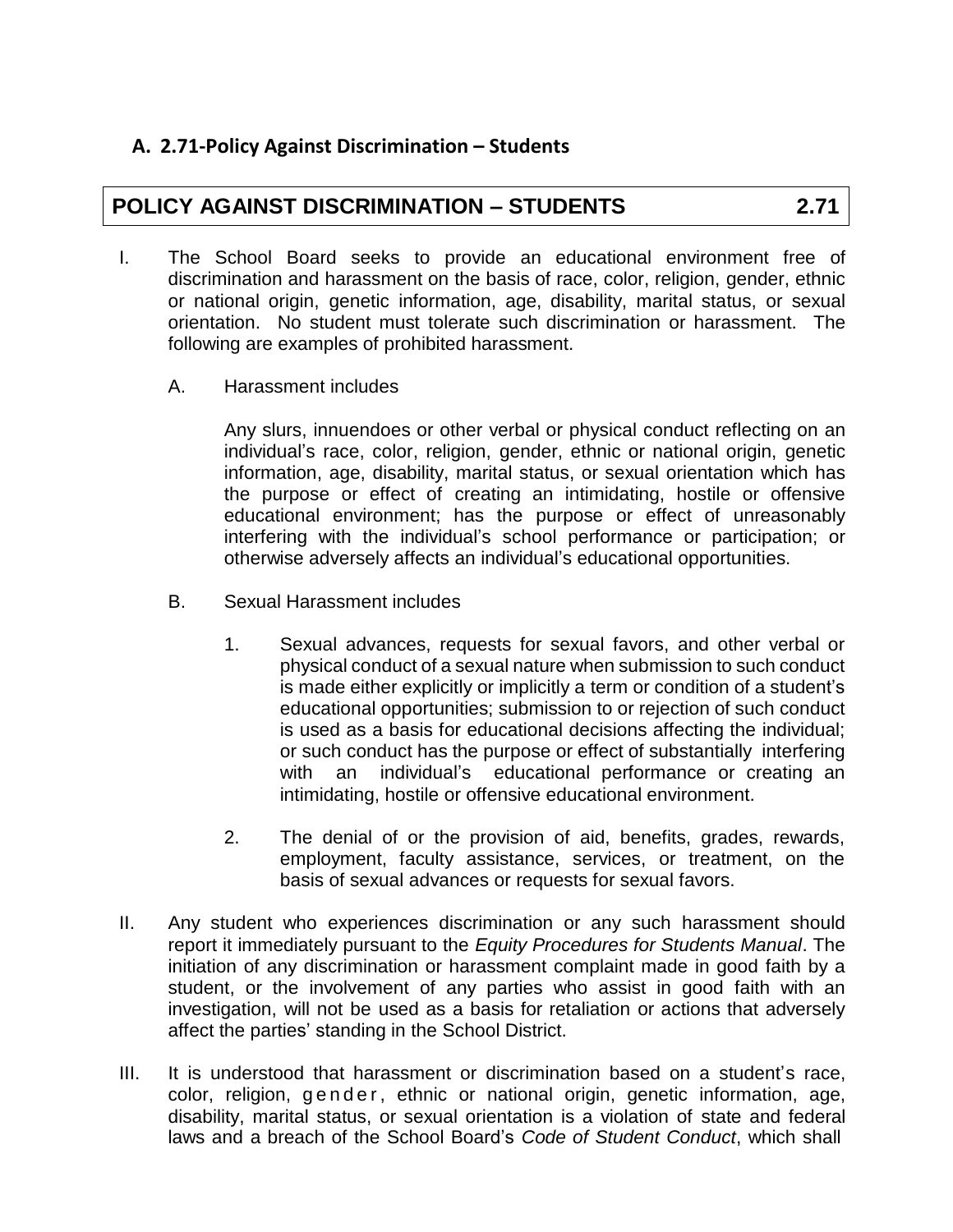be grounds for disciplinary action including but not limited to in-school suspension, out-ofschool suspension, expulsion, or other disciplinary action and may also result in criminal penalties.

**STATUTORY AUTHORITY: 1001.41, F.S. LAW(S)** 

**IMPLEMENTED: 1000.05, 1001.43, F.S. P.L. 110-233**

**STATE BOARD OF EDUCATION RULE(S): 6A-19.001** *et seq.*

**HISTORY: ADOPTED: 08/21/01 REVISION DATE(S): 04/07/09 FORMERLY: 2.120**

#### **NOTES:**

Refer To: Equity Procedures for Students Manual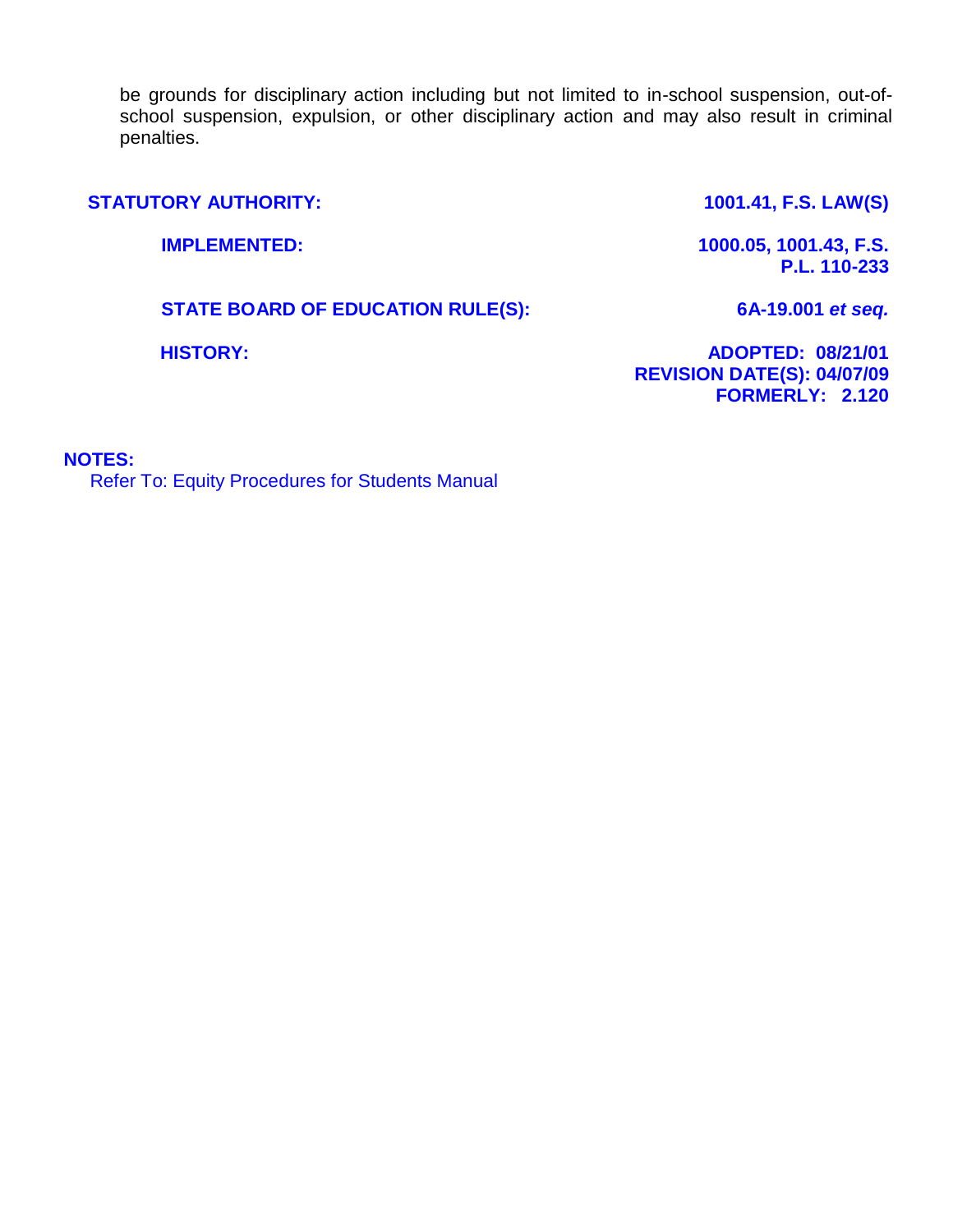# **II. Gender Diverse Student Guidelines**

**A. Glossary** (This list is not intended to be exhaustive, and only includes examples of some of the most common terms that school policies define.)

**Androgynous:** Having both female and male characteristics-neither distinguishably masculine nor feminine, as in dress, appearance or behavior.

**Asexual:** A term used to describe someone who does not experience sexual attraction.

**Biological Sex:** A person's physical anatomy/genitalia.

**Bisexual:** The sexual orientation of a person who is physically and emotionally attracted to both males and females.

**Cisgender:** A term used to describe a person whose gender identity is consistent with a person's biological sex.

**Gay:** A term that can apply to either men or women who are physically and emotionally attracted to persons of the same sex. Although "gay" can refer to both men and women, an alternative term for gay women is "lesbian."

**Gender:** Unlike a person's "biological sex", which is an anatomical term, "gender" is a social construct specifying the behavioral and cultural prescribed characteristics men and women are traditionally expected to embody. Gender includes one's gender identity and gender expression.

**Gender Expression:** A person's physical characteristics, behaviors and presentation traditionally linked to either masculinity or femininity, such as: appearance, dress, mannerisms, speech patterns and social interactions.

**Gender Identity:** Refers to a person's internal, deeply felt sense of being male or female, boy or girl or other (for example, a blending of the two). Everyone has a gender identity, even if it does not always correspond with the person's biological sex.

**Gender-Nonconforming/Gender Variant:** A person who has gender characteristics and/or behaviors that do not conform to traditional or societal gender expectations; for example, a girl that may be thought of as a "tomboy."

**Gender Role:** The social expectations of how a person should act, think and/or feel based upon one's biological sex. This definition includes traditional and stereotypical roles, characteristics, mannerisms and behaviors associated with societal norms of what is male and what is female. These expectations are often stereotypical, such as "boys like blue and girls like pink."

**Gender Transition:** The process in which a person goes from living and identifying as one gender to living and identifying as another.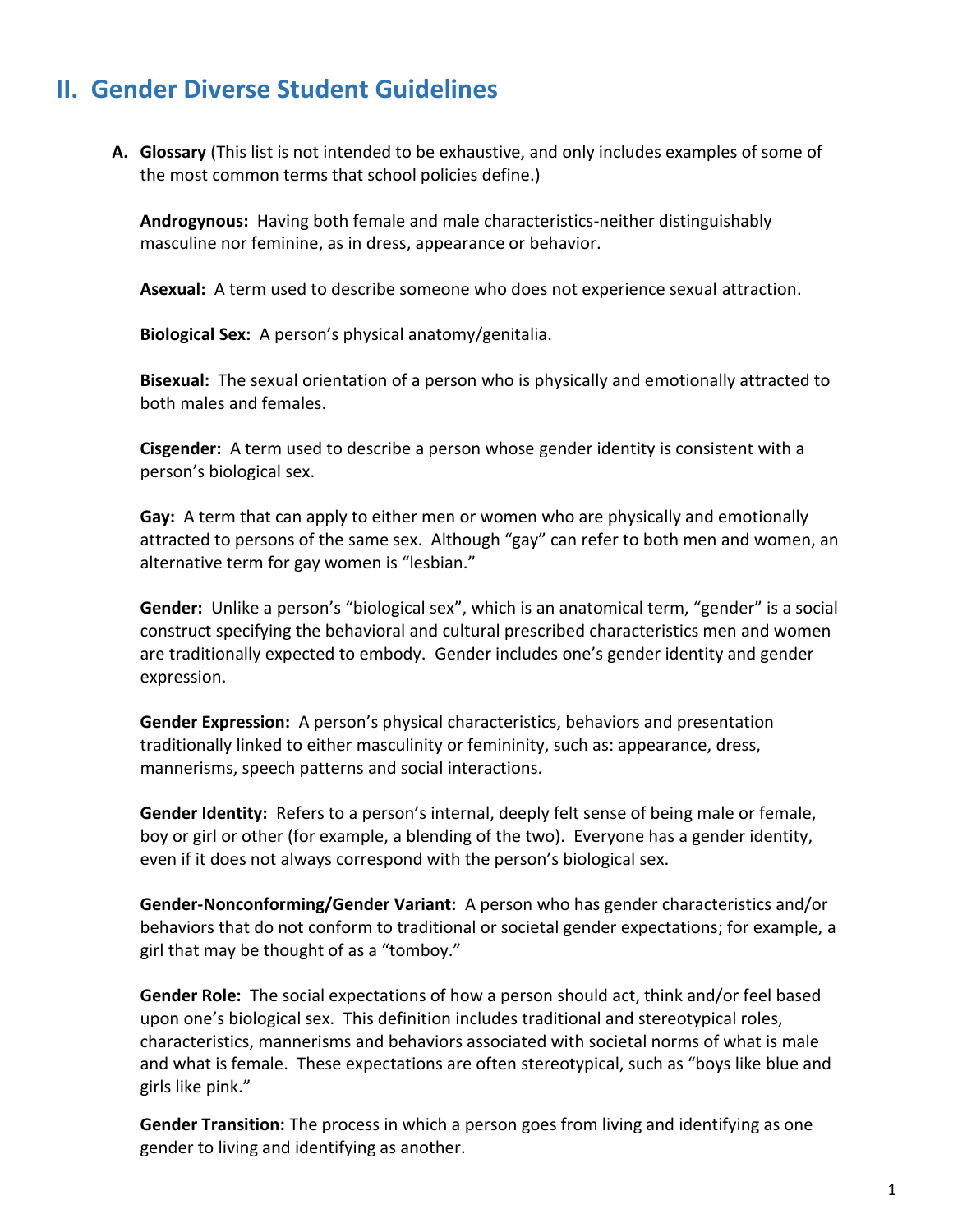**Intersex:** An intersex person has reproductive or sexual anatomy that doesn't correspond to the typical notions of "male" or "female." Previous generations might have referred to an intersex person as a "hermaphrodite." This is the "I" that is sometimes included in the broader umbrella acronym "LGBTQIA."

**Lesbian:** A Term used to describe a woman who is emotionally and physically attracted to another women.

**LGBTQIA:** A frequently used acronym that stands for Lesbian, Gay, Bisexual, Transgender, Questioning (or Queer), Intersex and Asexual.

**Non-Binary:** A non-binary person refers to anyone who does not exclusively identify as male or female. This term can include multiple gender identities, not limited to gender fluid.

**Queer:** An umbrella term used to describe a sexual orientation, gender identity or gender expression that does not conform to dominant societal norms. While "queer" is used as a neutral or even a positive term among many LGBTQ people today, some consider it derogatory as historically it had been used negatively.

**Questioning:** A person who is uncertain of his/her sexual orientation and/or gender orientation/identity.

**Sex assigned at birth:** The sex designation recorded on an infant's birth certificate should such a record be provided at birth.

**Sexual orientation:** A person's emotional and sexual attraction to another person.

**Transgender:** A term used to describe individuals whose gender identity is different from the sex they were assigned at birth. A *transgender male* is someone who identifies as male but was assigned the sex of female at birth; a *transgender female* is someone who identifies as female but was assigned the sex of male at birth.

#### **B. Pronouns**

A transgender student shall be addressed by the name and gender requested. All relevant teachers and administrators and staff shall be informed of a transgender student's name and gender pronoun. The student's name and gender pronoun does not need to correspond to the student's birth certificate and other official records. It is up to the student, and the student alone, to share her/his/their identity. In the case of elementaryage students often the student and parent are involved, however, this is on a case by case basis.

#### **C. Restroom Usage**

All students, who want to use the restroom in accordance with their consistently asserted gender identity, will be provided the available accommodation that best meets the needs and privacy concerns.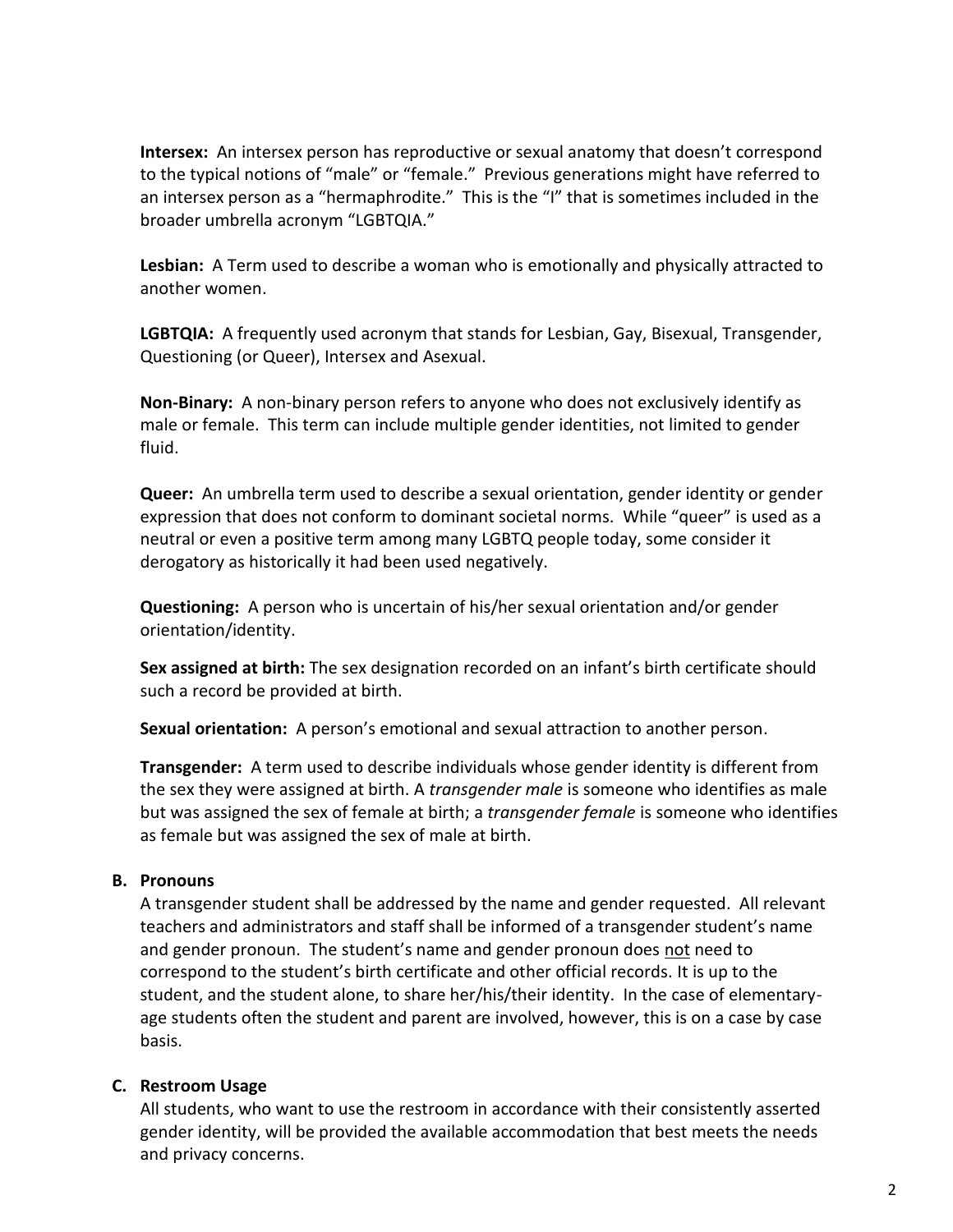No student shall be forced to use the universal restroom. Any student who attempts to abuse this procedure shall be subject to appropriate discipline.

Each school shall have at least one **universal/single stall** bathroom that shall be for the use of any student with access protocols determined by on-site school leaders and pertinent staff working with transgender students. School leaders and pertinent staff working with transgender students, in coordination with the Executive Director of Facilities Services, will develop and share best practices to ensure a safe and accommodating learning environment for all students.

#### **D. Locker Rooms**

All students, who want to use the locker room in accordance with their consistently asserted gender identity, will be provided the available accommodation that best meets the needs and privacy concerns. In reference to addressing privacy concerns and based on availability, such accommodations could include, but are not limited to, use of a curtained area. The following accommodations may be made for any student with privacy concerns (i.e., a bathroom stall with a door), a slightly modified schedule, or a separate changing schedule. School leaders and pertinent staff working with transgender students, in coordination with the Executive Director of Facilities Services, will develop and share best practices to ensure a safe and accommodating learning environment for all students.

#### **E. Extra-curricular Activities**

Students have the right to equitable access to activities and programs in their schools. Students shall not be excluded from participation in, be denied the benefits of, or be subjected to harassment or other forms of discrimination on the basis of the students' gender identity.

#### **F. Athletics**

FHSAA has a policy pertaining to eligibility so you need to refer to their policy. We will follow the guidance of FHSAA.

#### **G. Dress Code**

Transgender students shall be permitted to wear clothing in accordance with the student's consistently asserted gender identity, but must still comply with the established dress code.

#### **H. Day and Overnight Field Trips**

Day field trips and overnight field trips are opportunities for educational endeavors and social engagements and it is important to make sure that transgender students have both components. This can require some planning to ensure affirmed name, gender pronouns, room assignments, chaperones and showers are accurate and aligned with the student's core gender identity. School administration will directly guide the process. Administration will review case by case to determine how to work with all parties involved.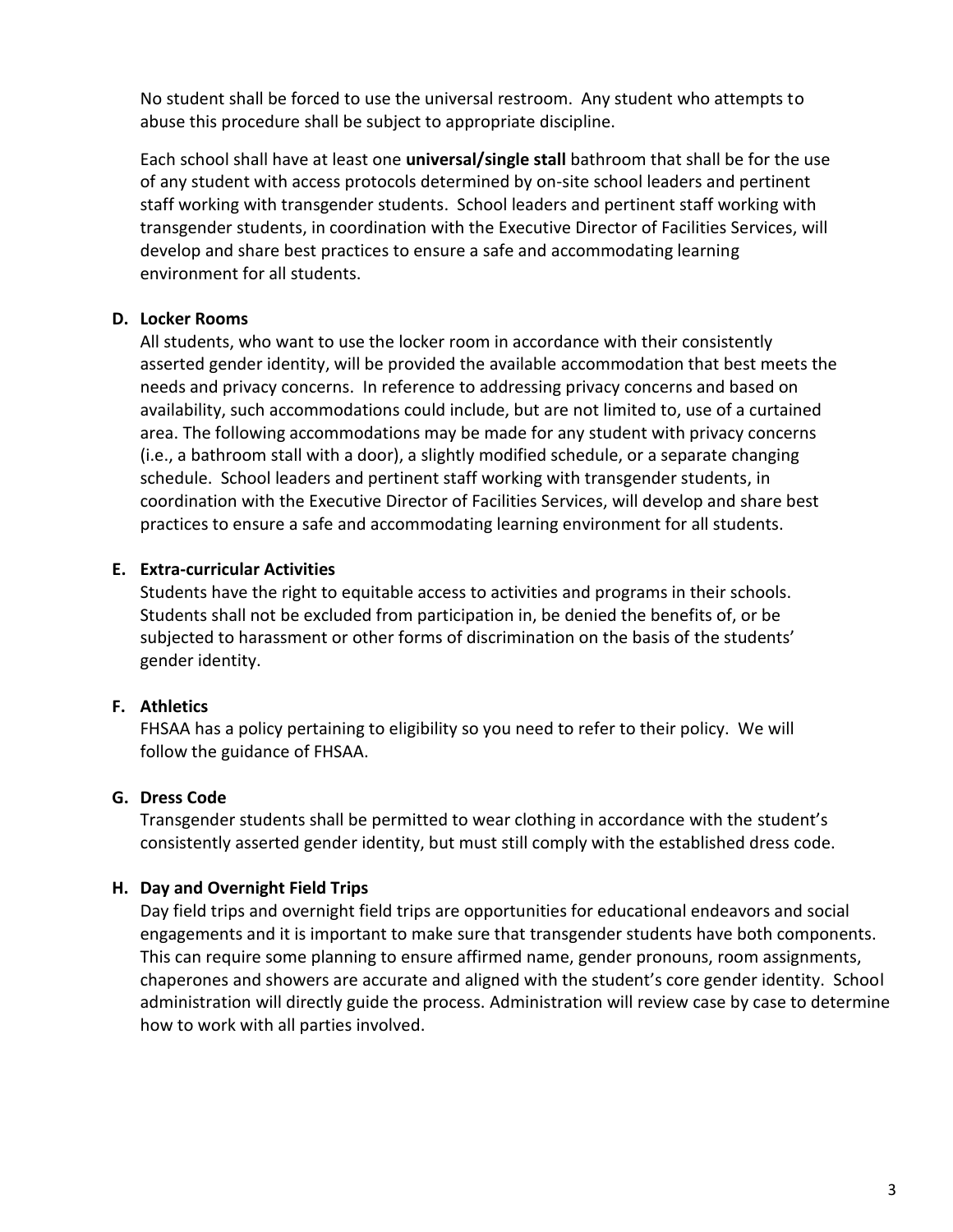# **III. LGBTQIA QUESTIONS AND ANSWERS**

- **Q:** If a student requests to be called by a different name, how should the teacher proceed?
- **A:** A teacher should honor the student's request and ensure that substitute plans reflect this request.
- **Q:** When a student wants to use the restroom that corresponds to the student's consistently asserted gender identity how should we proceed?
- **A:** All students, who want to use the restroom in accordance with their consistently asserted gender identity, will be provided the available accommodation that best meets their needs and privacy concerns.
- **Q:** Can a school set up individual bathrooms specifically for transgender students?
- **A:** A school cannot require transgender students to use their own private bathrooms unless it does the same for all students. But the guidance also suggests that schools are free to come up with alternate facilities – including faculty restrooms or singleuser restrooms – and offer them to transgender students if they're more comfortable using them.
- **Q:** How do you ensure student safety as pertains to bathrooms?
- **A:** Safety is a top priority and SCPS works with students and staff every day to ensure safety. Any student misusing the bathroom procedures will face appropriate discipline determined on a case-by-case basis.
- **Q:** Do students have the right to use the locker room that corresponds to the student's consistently asserted gender identity?
- **A:** Yes. All students who want to use the locker room in accordance with their consistently asserted gender identity, will be provided the available accommodation that best meets the needs and privacy concerns. Accommodations that best meet the needs and privacy concerns of all students will be made in accordance with protocols set by on-site school leaders. Refer to the SCPS guidelines for additional reference addressing these concerns.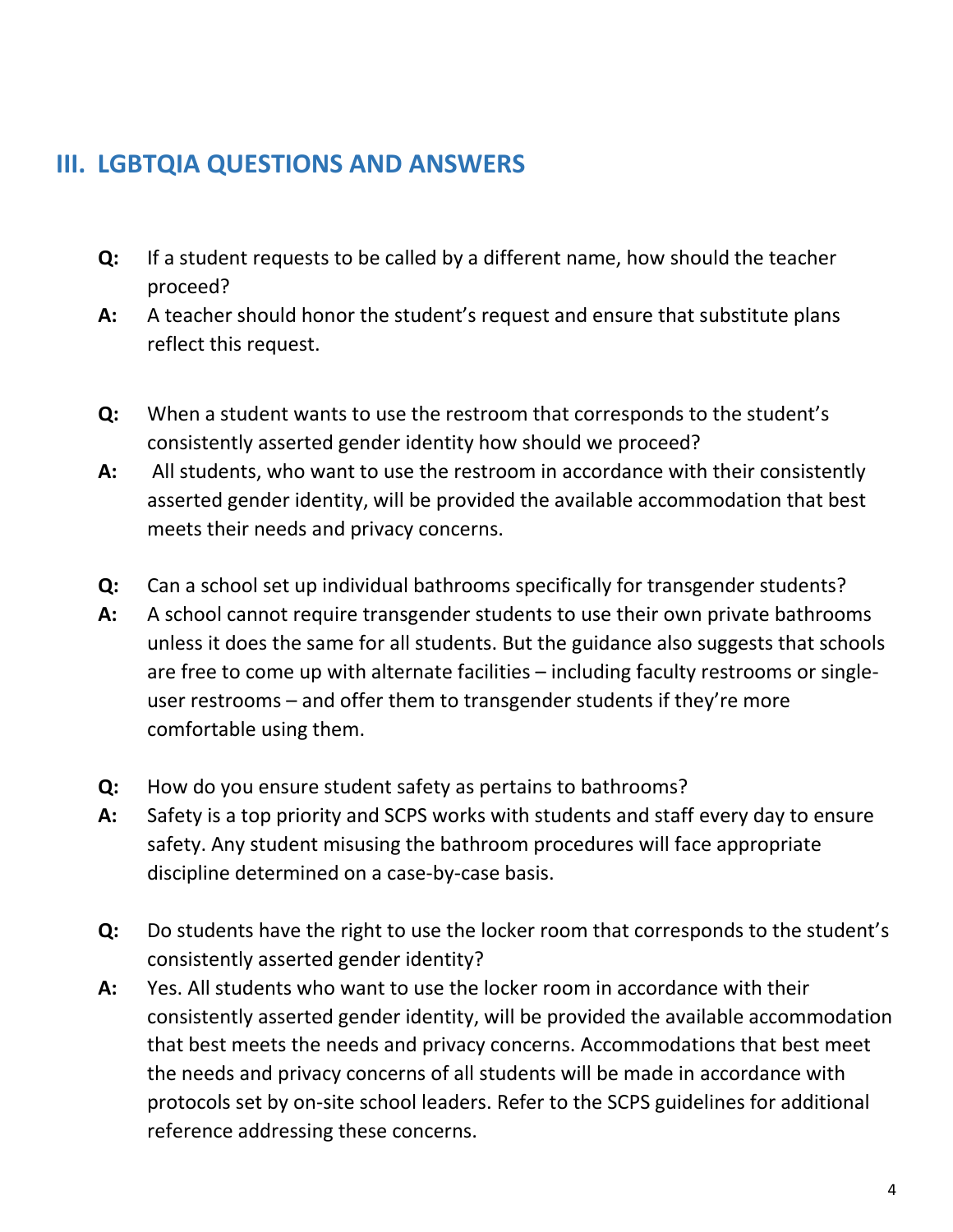- **Q:** Can a transgender student be permitted to wear clothing in accordance with the student's consistently asserted gender identity?
- **A:** Yes. Transgender students shall be permitted to wear clothing in accordance with the student's consistently asserted gender identity, but must still comply with the established dress code.
- **Q:** Is there a process in place for Day and Overnight field trips for transgender students?
- **A:** The SCPS guidelines for Gender Diverse Students specifically state that school administration should honor transgender students' requests whenever possible and make adjustments to prevent the student from being marginalized because of alternative arrangements.
- **Q:** What are the guidelines for athletics for transgender students?
- **A:** FHSAA has a policy pertaining to eligibility so you need to refer to their policy. SCPS follows the guidance from FHSAA.
- **Q:** Are there guidelines for students regarding extra-curricular activities ensuring that all students have the right to equitable access to activities and programs in their schools?
- **A:** Yes. Students have the right to equitable access to activities and programs in their schools. Students shall not be excluded from participation in, be denied the benefits of, or be subjected to harassment or other forms of discrimination on the basis of the students' gender identity. A student may choose to run for a title or office in the category of the student's consistently asserted identity.